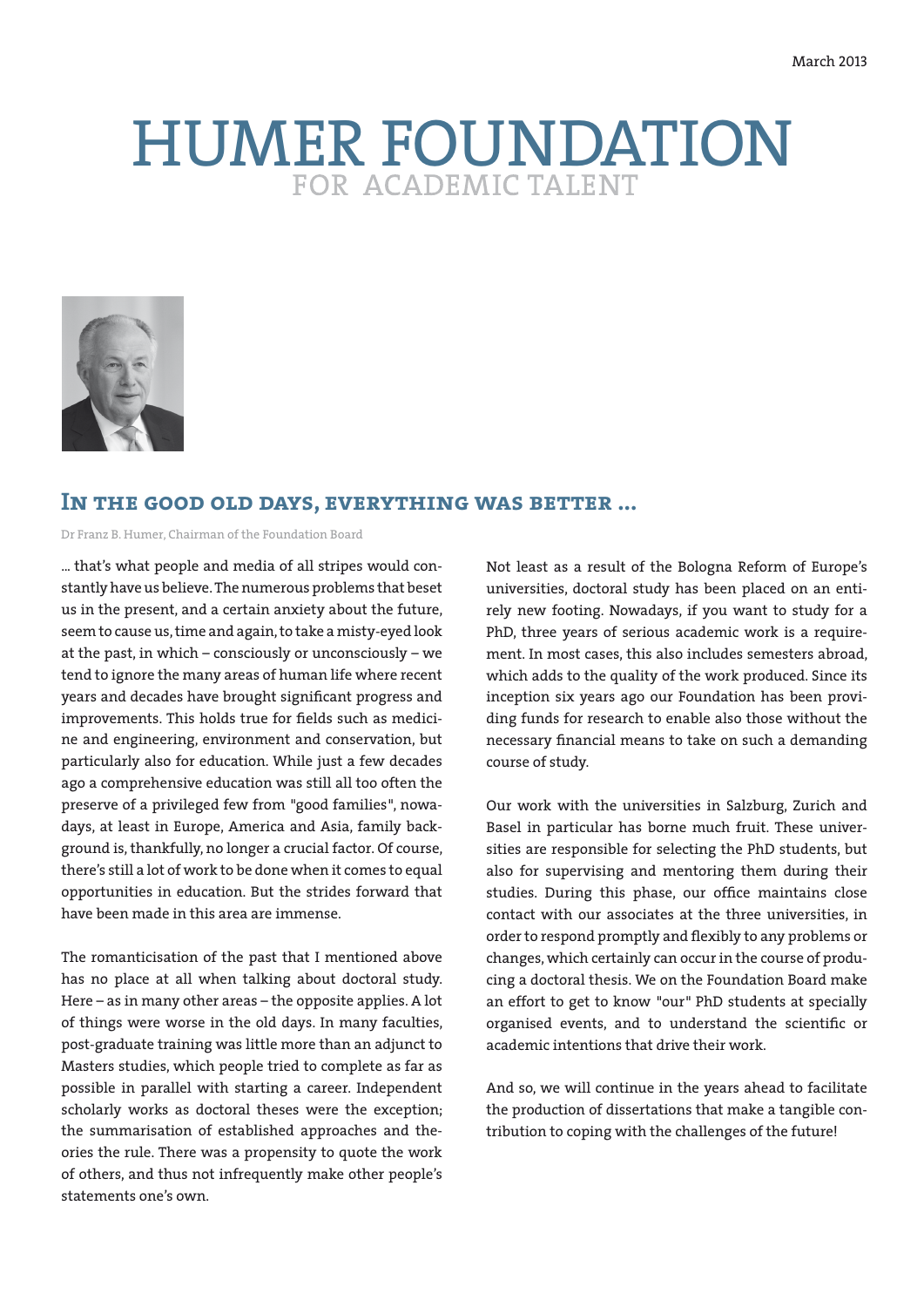

### **Performance report 2012**

Urs Lauffer, executive member of the Foundation Board

Our Foundation, set up in spring 2007, aims to fund talented young scholars in Switzerland, Austria and other European countries, on an exclusively non-profit basis. This is done in close co-operation with the universities involved.

In the sixth year of our operations, we have once again granted the University of Zurich funding to the tune of CHF 300 000 for doctoral training in its main research area, "Asia and Europe". This sum will be used to fund the work of six doctoral candidates. In 2012, the University of Salzburg also received the same funding as the year before, a sum of Euro 180 000. With this support, during the year under review six candidates have continued their doctoral work at the post-graduate teaching centre in Salzburg; the first group of doctoral theses co-funded by us was completed in 2011. And finally, the Foundation has again supported the University of Basel with the grant of CHF 200 000 for its main research focus on "Africa". This money is being used to fund four doctoral candidates. Our Foundation is thus continuing to fund doctoral studies for a total of 16 exceptionally talented young academics.

The intensive collaboration with the relevant staff at the three universities is proving to be worthwhile. The quality of the individual research projects is regularly monitored by the professors involved. The Humer Foundation therefore still does not assess applications sent directly to it by doctoral candidates.

During the year under review, the Foundation Board met in two sessions, in Salzburg and Arlesheim. The main focus of these sessions was the evaluation and approval of requests for financial support for doctoral candidates, which was undertaken on the basis of thorough, balanced assessments put forward by the three universities. In addition, the Foundation's statutory business (annual accounts, year-end closing, auditor's report, elections) was dealt with.

We periodically review the success of our funding activities in the presence of the relevant professors and individual doctoral candidates. In doing so, the Foundation Board assesses both the effectiveness of our activity as a measure of the usefulness of our work, and the efficiency of our operations, that is, the profitability of the allocation of our Foundation's resources. Based on this, and using specific individual cases as templates, we determine the policy of our Foundation. And finally, we also deal with all financial questions and risks (including investment principles, which are regularly reviewed and adjusted if need be), and oversee the work of our offices.

The Foundation's activities are financed first and foremost through yields on assets and donations, and secondly through transfers from capital reserves. Despite a welcome financial gain, the organisational capital decreased to 4.7 million francs. In the next three years, our Foundation will nevertheless be able to continue its funding activity at the current level – that is, with sums between 500 000 and 800 000 francs.

The office is managed by Lauffer & Frischknecht, communication management consultancy, on a consultative basis. Stéphanie Ramel takes care of the administration, and Fritz Frischknecht, MA Econ., is responsible for the accounts department. The management of the Foundation's assets was entrusted to InCentive Asset Management. Swiss GAAP FER 21 is used for the annual financial statements.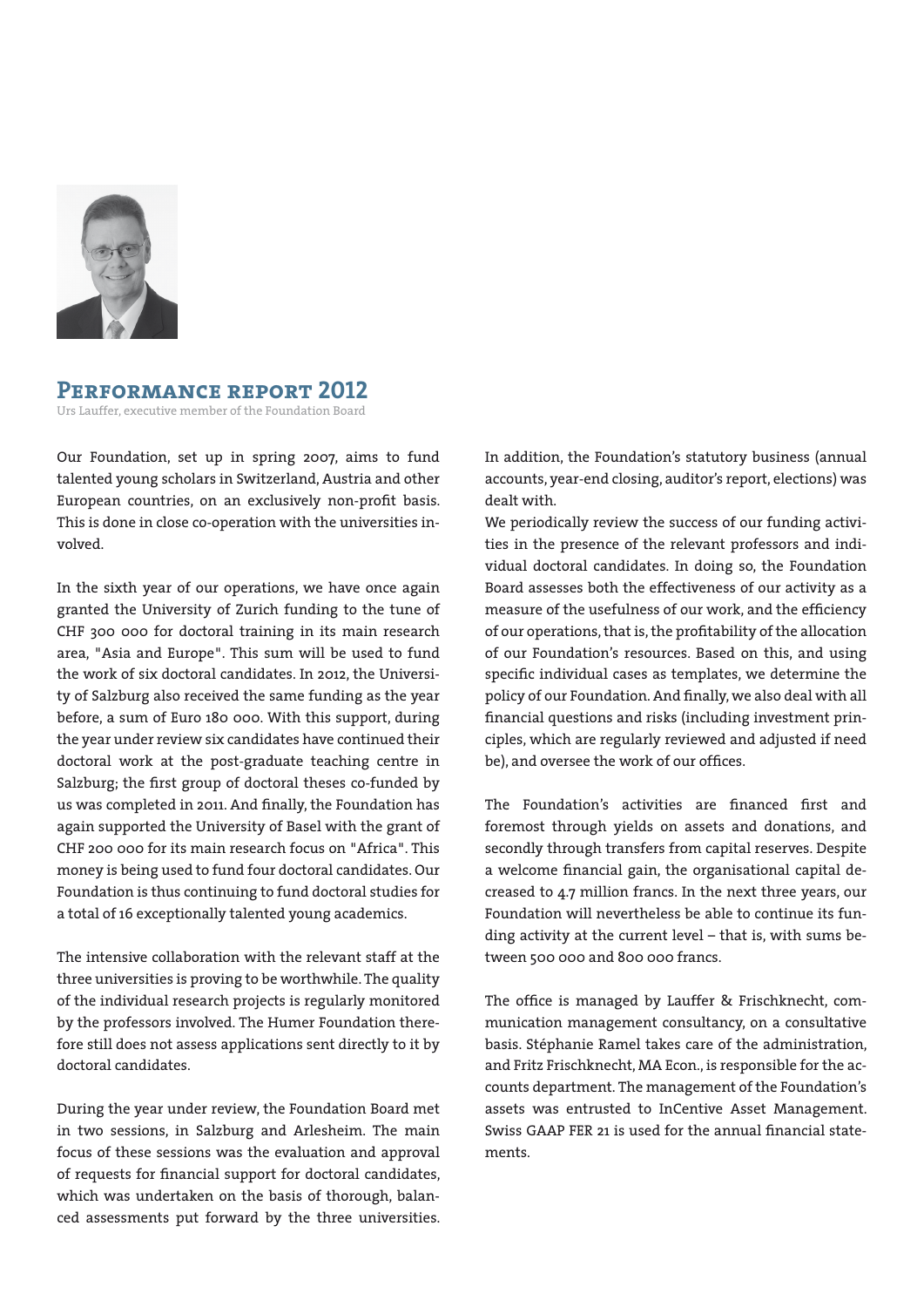# **Current theses**

#### **University of Zurich – Asia and Europe**

**At present the Humer Foundation is supporting the follo– wing six doctoral students:**

Motaz Alnaouq – The Right to Life in the Palestinian Society

Miriam Bishokarma – Contested Spaces – Geographies of democracy in the making of Gorkhaland

AMIR HAMID – Screened Bodies, Printed Books and Hypertext. Yusuf al-Qaradawi and the Medial Construction of Religious-Legal Authority in a Transnational Public Space

Eliza Isabaeva – Social Citizenship from Belwo and the Making of State in Kyrgyzstan

LINDA MADUZ - Analyzing the Causes of Welfare State Development in East Asia

MATTHÄUS REST - Water Power. Discourses on Modernity and Development around the Nepalese Arun-3 Hydropower Project

#### **University of Salzburg –**

#### **European Union Studies**

**At present the Humer Foundation is supporting the follo– wing six doctoral students:**

LAURA ANDREEA BARONI - Interest Group Influence in the European Union: which factors determine whether access translates into influence?

CAL LE GALL - Euroscepticism in the new Member States of the European Union

IRYNA KRISTENSEN - P3s and Innovation in the EU

JÖRG PAETZOLD - Redistribution and Inequality in times of globalization

LUCIA SCHULTEN - Social Market Rules, European Integration and the Welfare State

ERWIN STOLZ - The sociology of living arrangements in Europe

#### **University of Basel – Africa**

**At present the Humer Foundation is supporting the following four doctoral students:**

Stephanie Bishop – Zambian Water Diaries. Technology in Practice

BARBARA HEER - Field studies in Maputo and Johannesburg

PIERRICK LEU - The constitution of road traffic. Ouagadougou's two-wheeler mobility

Richard Sambaiga – Adolescents, Sex and the City in Southern Tanzania